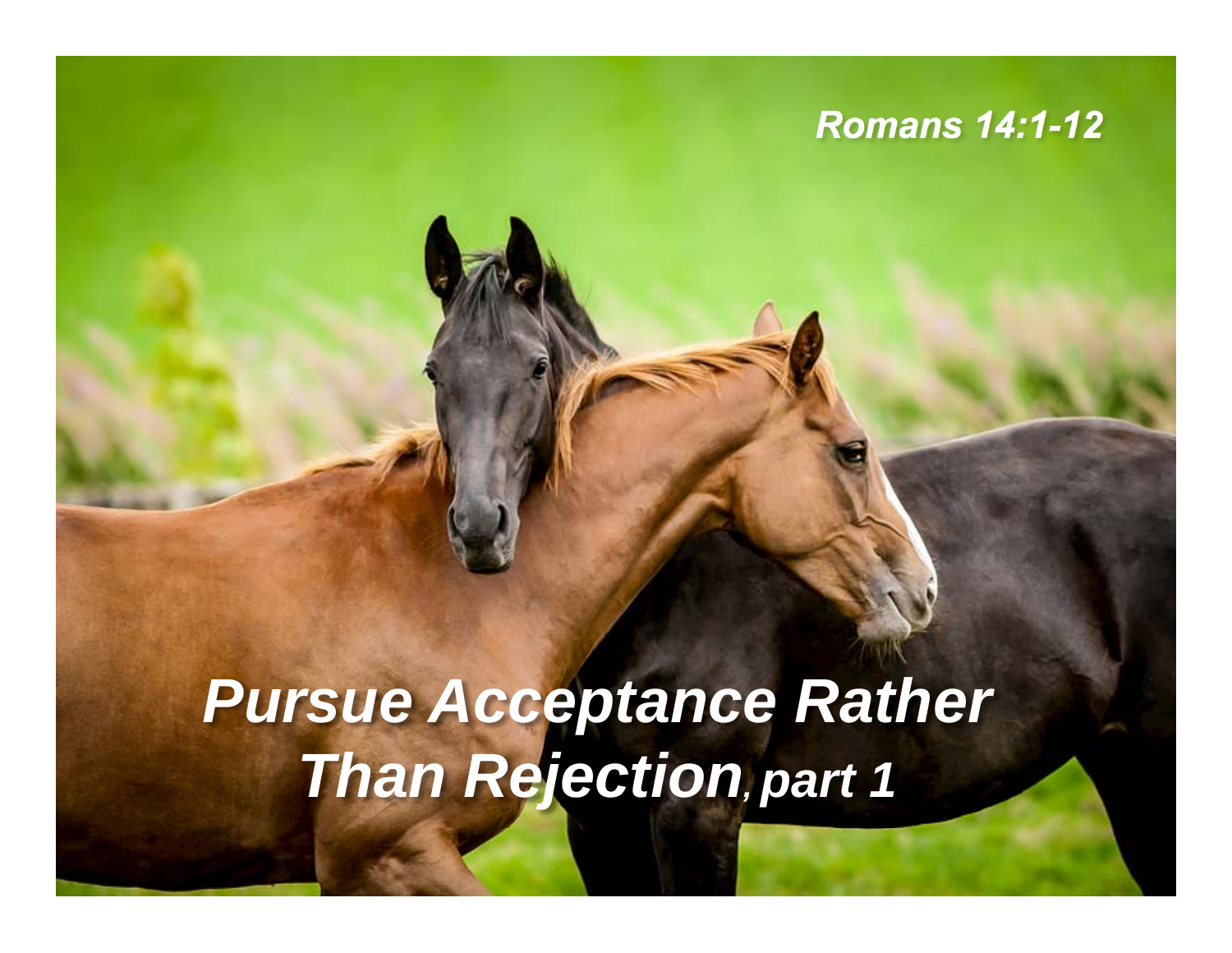# *Relational Conflicts Are Common*



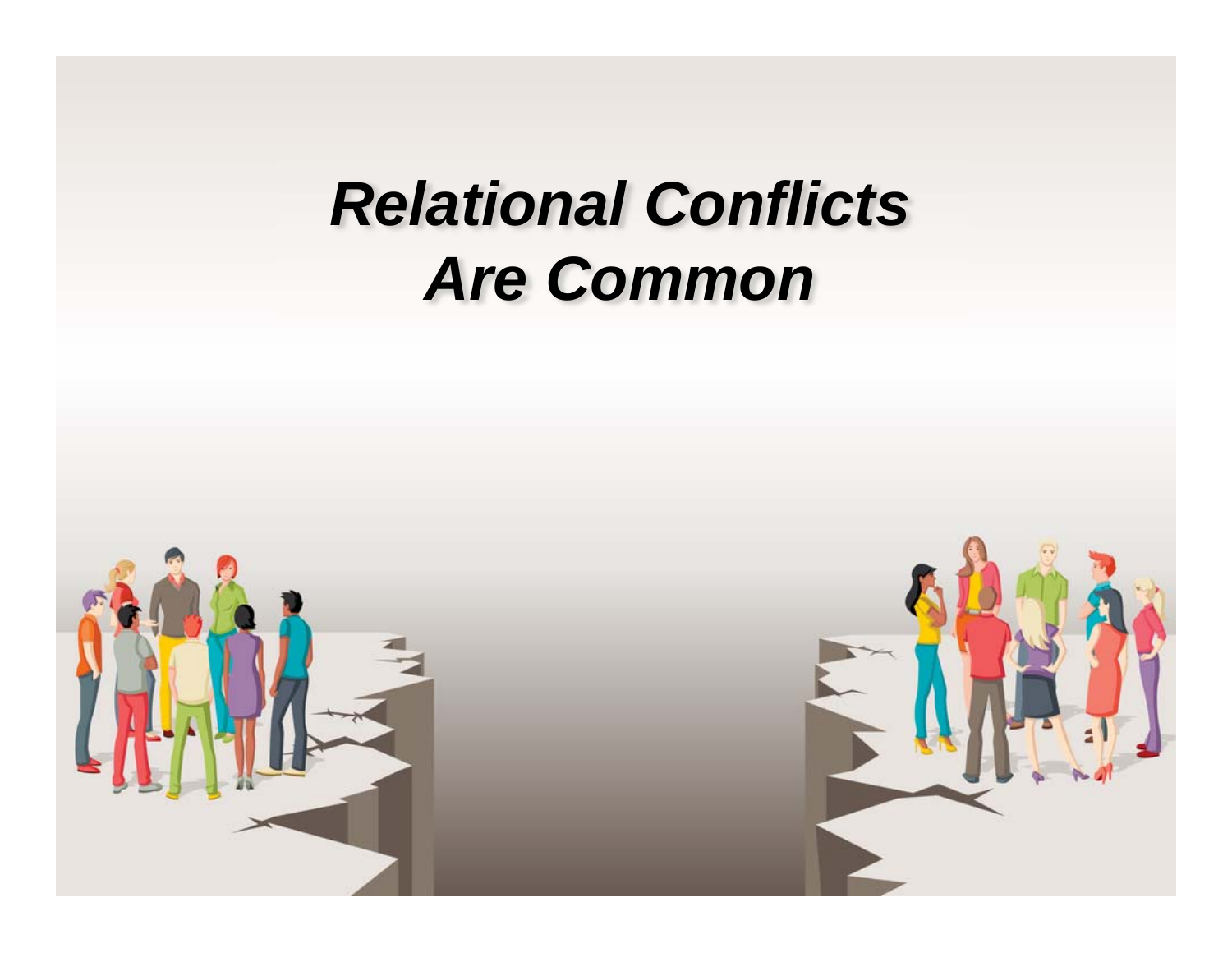# *Church Split Over This 1923 Steinburg Piano Bench*



Above: The church piano bench rests safely in an inconspicuous setting. It will be moved back and forth between services.

http://www.landoverbaptist.org/news0899/piano.html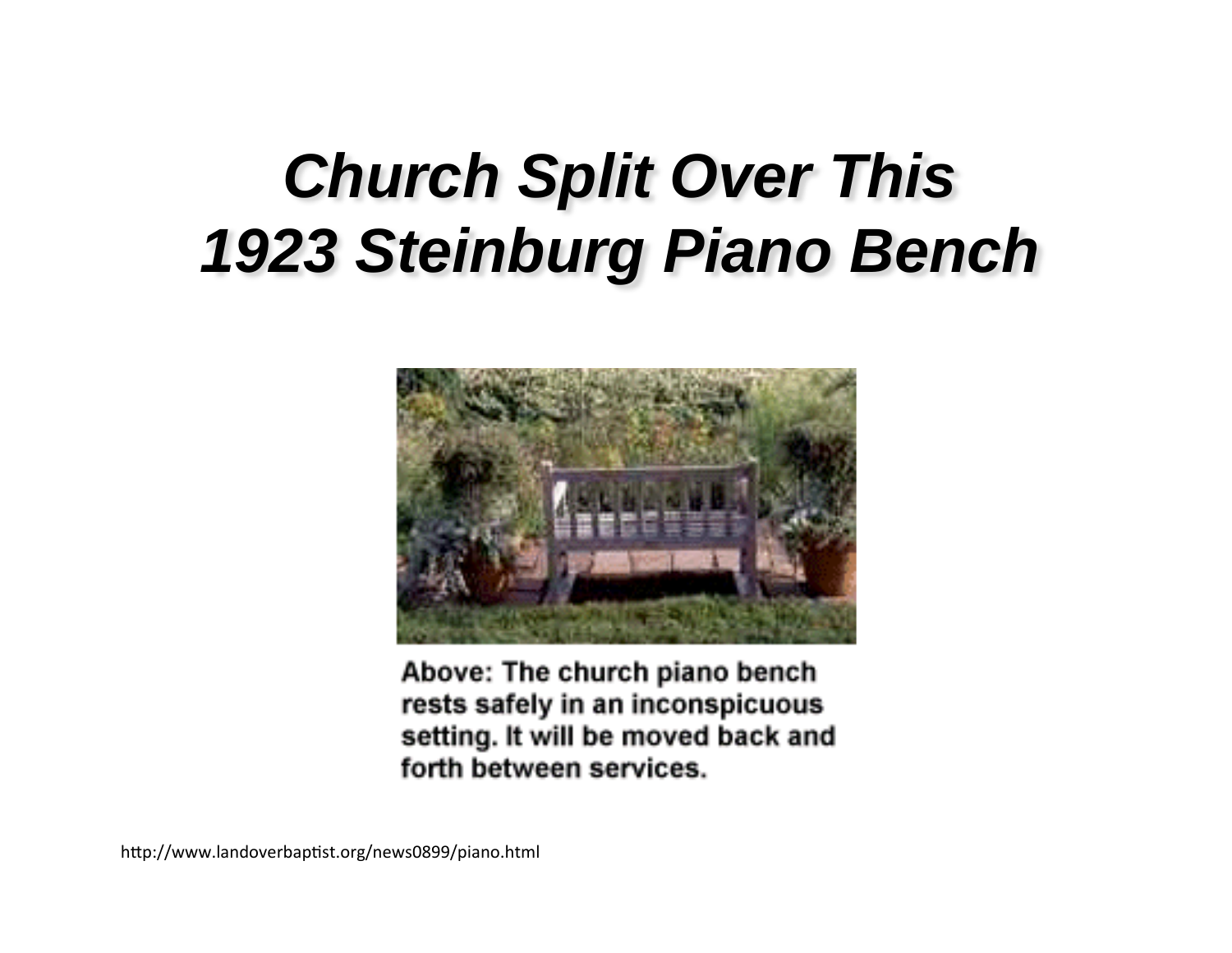*Peter Was Told He Had Freedom To Eat* 

*Acts 10:9-16*

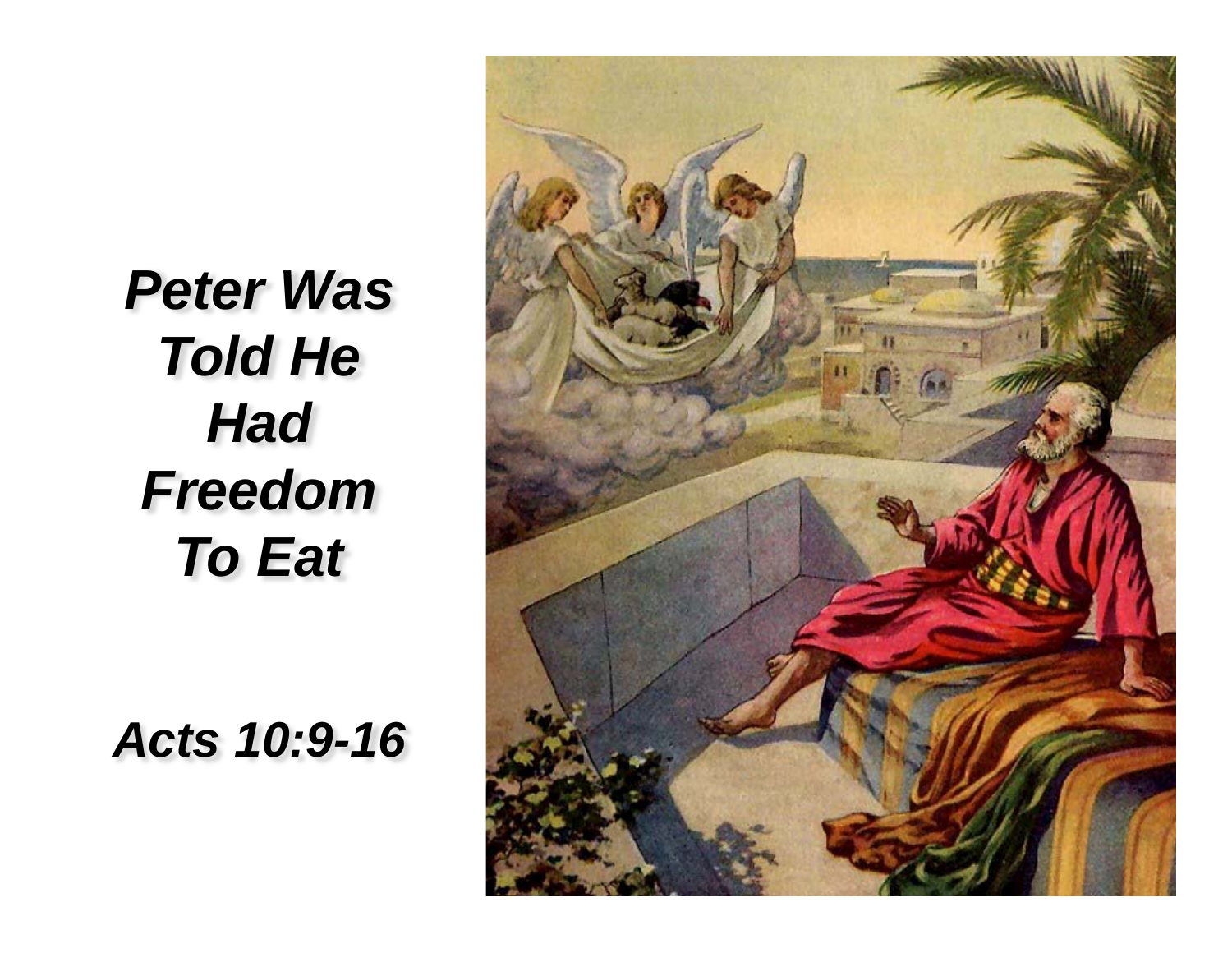## *Weak Brother v.s. Mature Brother*

*Weak brother – imagines sins that are not biblical sins – does not understand his freedom in Christ* 

*Mature brother – understands what is a true biblical sin – understands his freedom in Christ*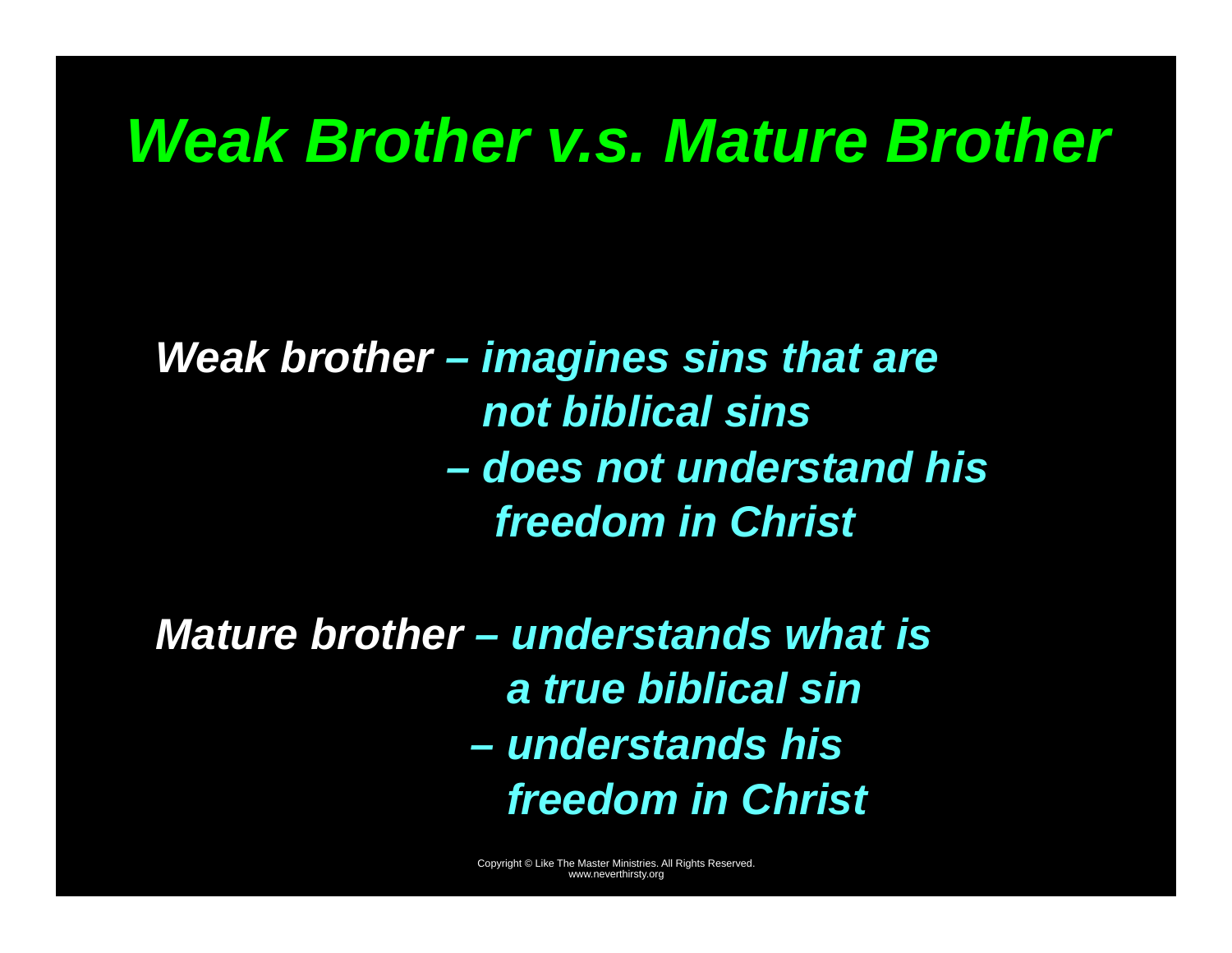## *The 1st Principle Romans 14:1*

# *Now accept the one who is weak in faith . . .*

#### *proslambano = "to accept the presence of a person with friendliness"*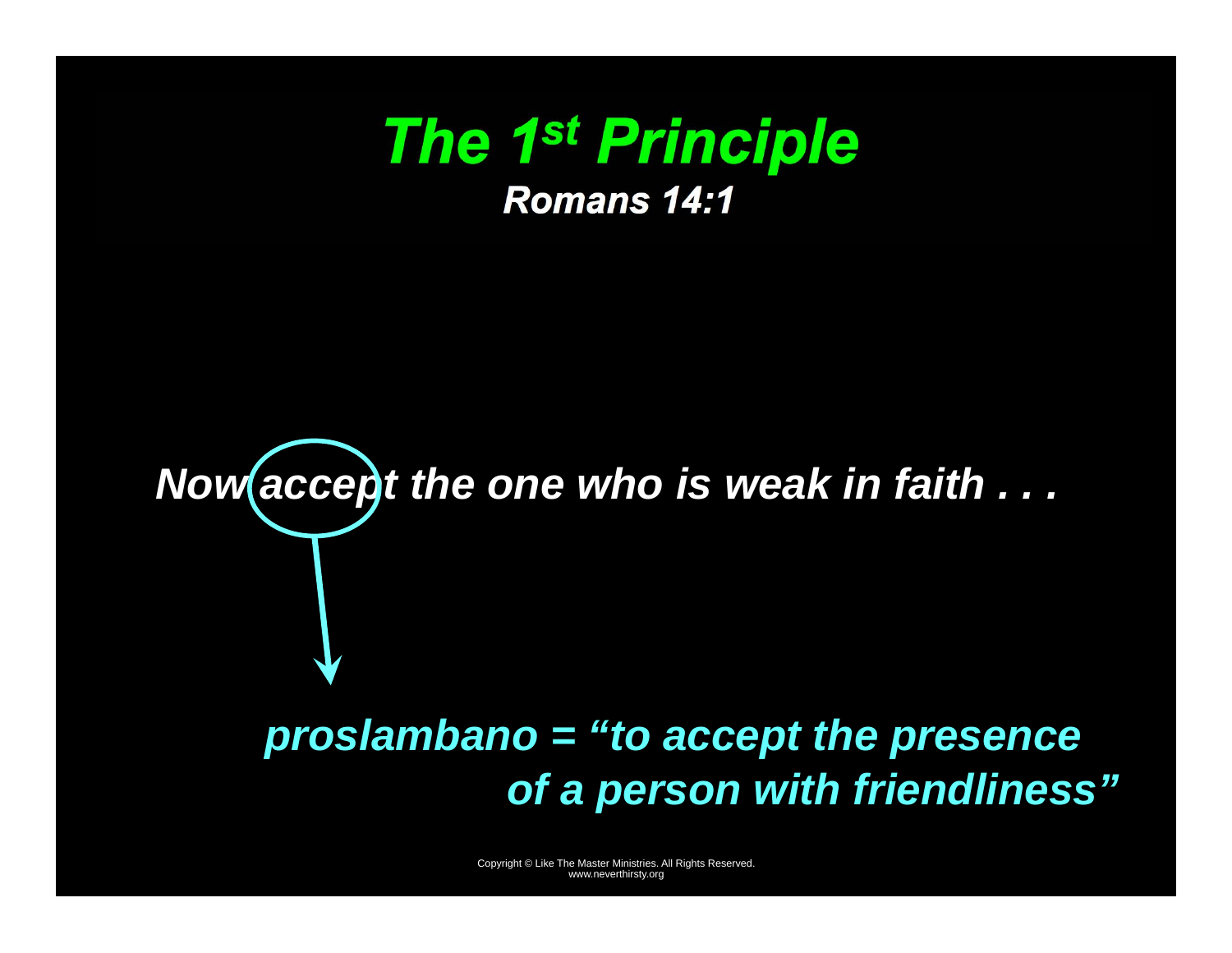#### *The 1st Principle Romans 14:2 - 3*

#### *v. 2 – An illustration*  -

- *Acts. 15:1, 5, 19-21*
- *Matt. 18:7-10*

#### *v. 3 – The principle*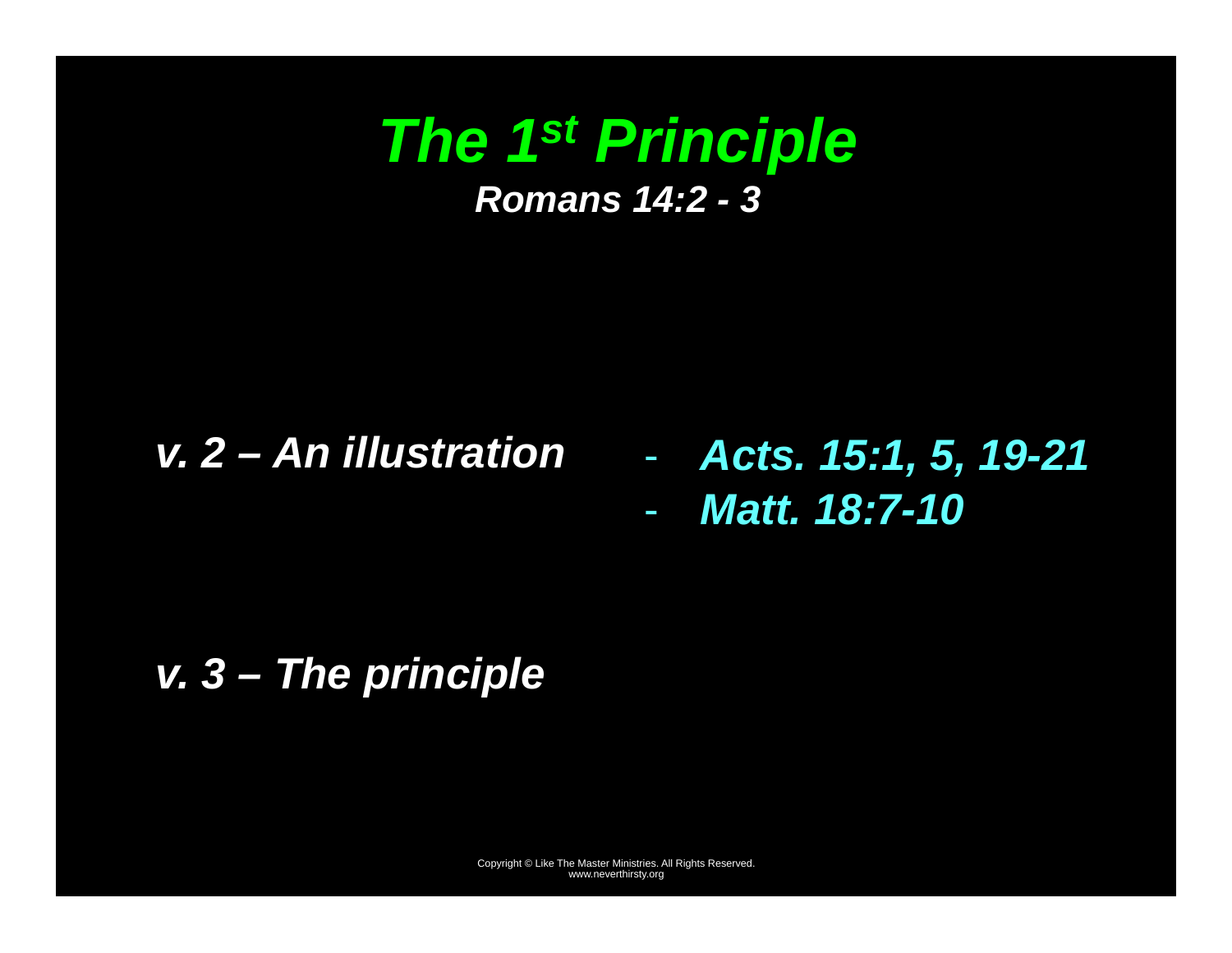## *The 2nd Principle Romans 14:4*

*"Do not judge . . ."* 

- *Matt. 7:1-5*
- *Matt. 18:15-18*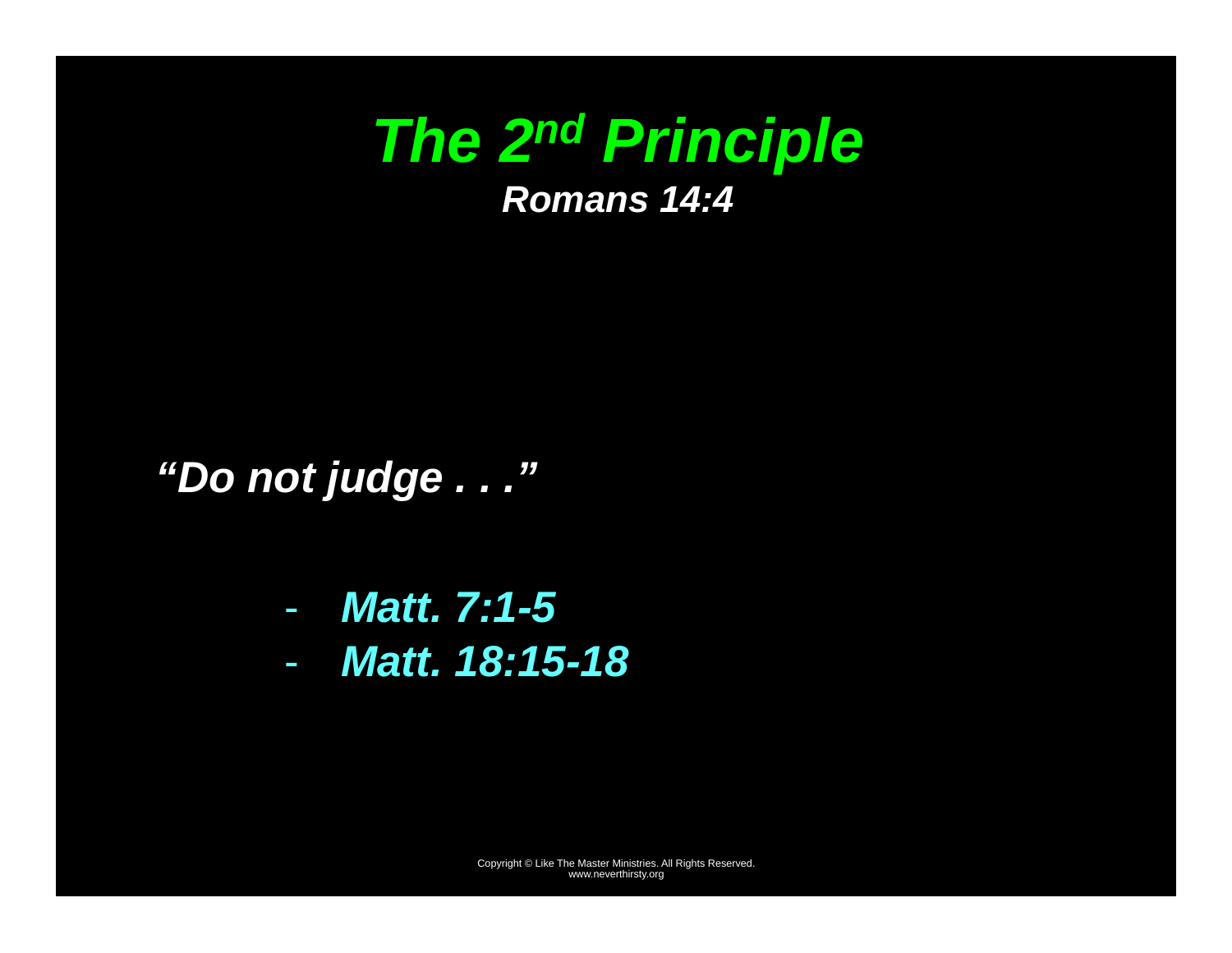

#### *v. 5 - Illustration and principle . . .*

*v. 6 - Illustration*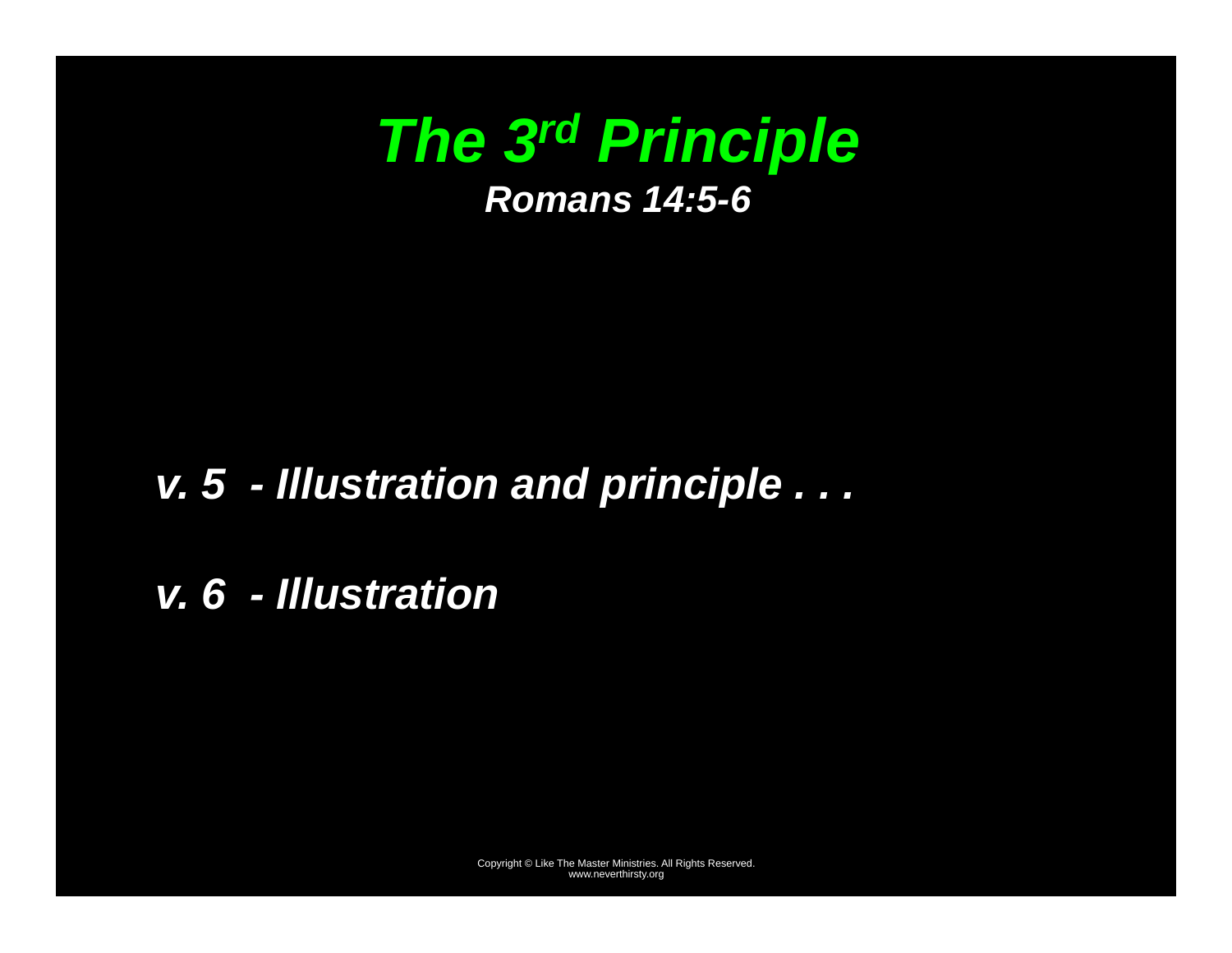## *The 4th Principle Romans 14:7 - 9*

#### *v. 7 - 9 . . . principle*

- *Phil. 1:6* 

- *Phil. 2:12-13*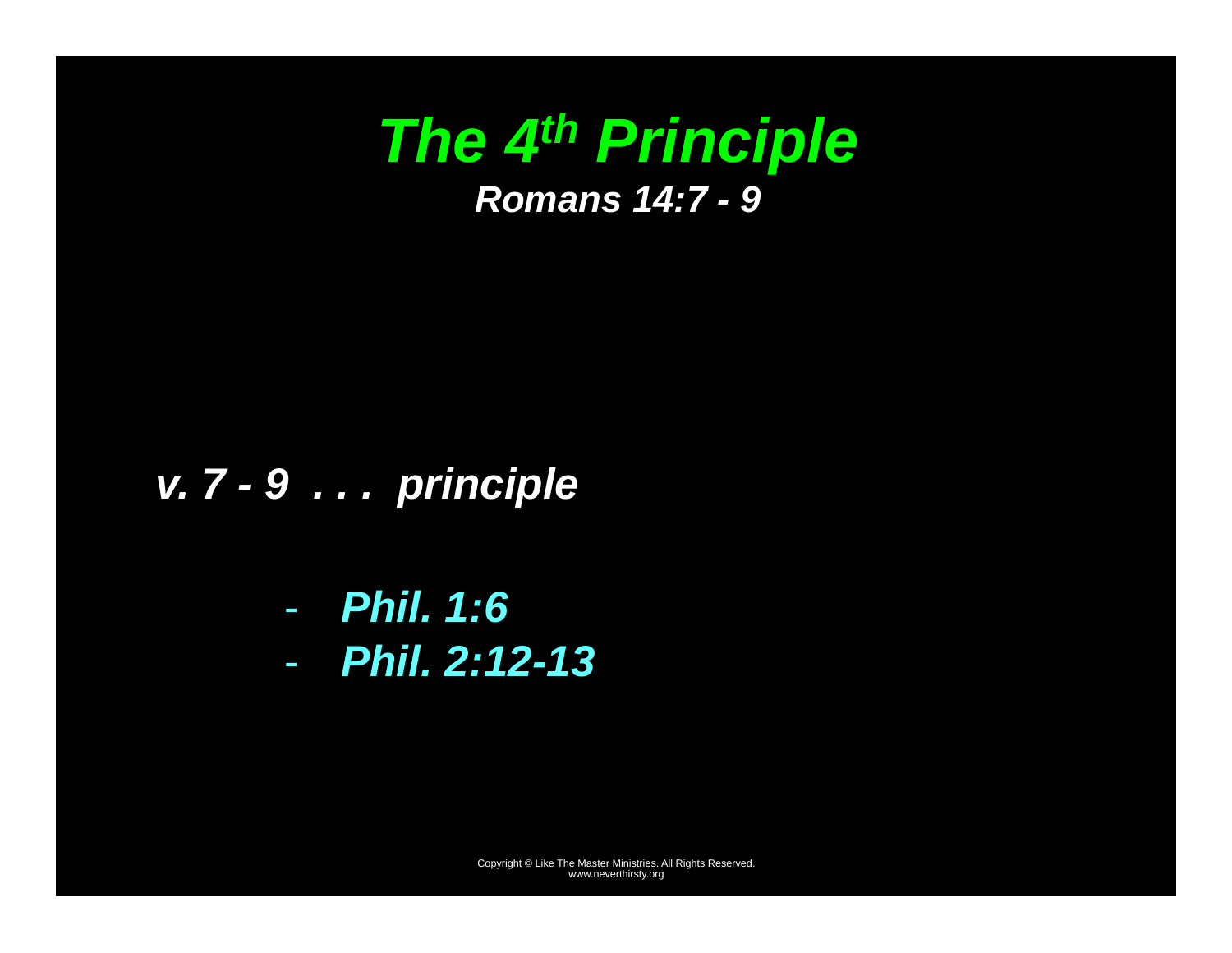

#### *v. 10 - 12 . . . . principle*

- *Weak will give an account*
- *Mature will give an account*